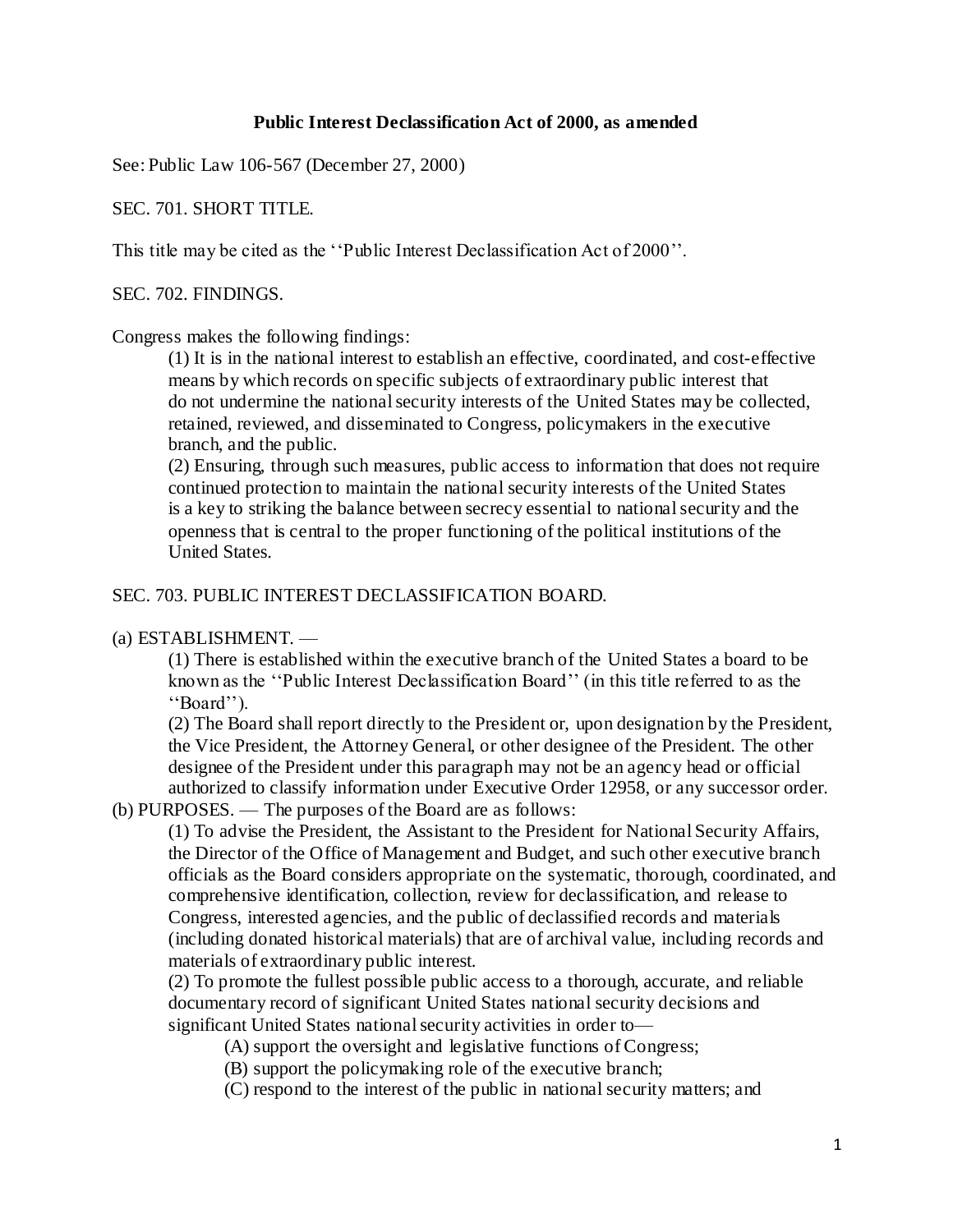(D) promote reliable historical analysis and new avenues of historical study in national security matters.

(3) To provide recommendations to the President for the identification, collection, and review for declassification of information of extraordinary public interest that does not undermine the national security of the United States, to be undertaken in accordance with a declassification program that has been established or may be established by the President by Executive order.

(4) To advise the President, the Assistant to the President for National Security Affairs, the Director of the Office of Management and Budget, and such other executive branch officials as the Board considers appropriate on policies deriving from the issuance by the President of Executive orders regarding the classification and declassification of national security information.

(5) To review and make recommendations to the President in a timely manner with respect to any congressional request, made by the committee of jurisdiction or by a member of the committee of jurisdiction, to declassify certain records, to evaluate the proper classification of certain records, or to reconsider a declination to declassify specific records.

## (c) MEMBERSHIP. —

(1) The Board shall be composed of nine individuals appointed from among citizens of the United States who are preeminent in the fields of history, national security, foreign policy, intelligence policy, social science, law, or archives, including individuals who have served in Congress or otherwise in the Federal Government or have otherwise engaged in research, scholarship, or publication in such fields on matters relating to the national security of the United States, of whom—

(A) five shall be appointed by the President;

(B) one shall be appointed by the Speaker of the House of Representatives;

(C) one shall be appointed by the majority leader of the Senate;

(D) one shall be appointed by the minority leader of the Senate; and

(E) one shall be appointed by the minority leader of the House of Representatives.

(2) (A) Of the members initially appointed to the Board by the President—

(i) three shall be appointed for a term of 4 years;

(ii) one shall be appointed for a term of 3 years; and

(iii) one shall be appointed for a term of 2 years.

(B) The members initially appointed to the Board by the Speaker of the House of Representatives or by the majority leader of the Senate shall be appointed for a term of 3 years.

(C) The members initially appointed to the Board by the minority leader of the House of Representatives or the Senate shall be appointed for a term of 2 years.

(D) Any subsequent appointment to the Board shall be for a term of 3 years from the date of the appointment.

(3) A vacancy in the Board shall be filled in the same manner as the original appointment.

(4) A member of the Board may be appointed to a new term on the Board upon the expiration of the member's term on the Board, except that no member may serve more than three full terms on the Board.

(d) CHAIRPERSON; EXECUTIVE SECRETARY. —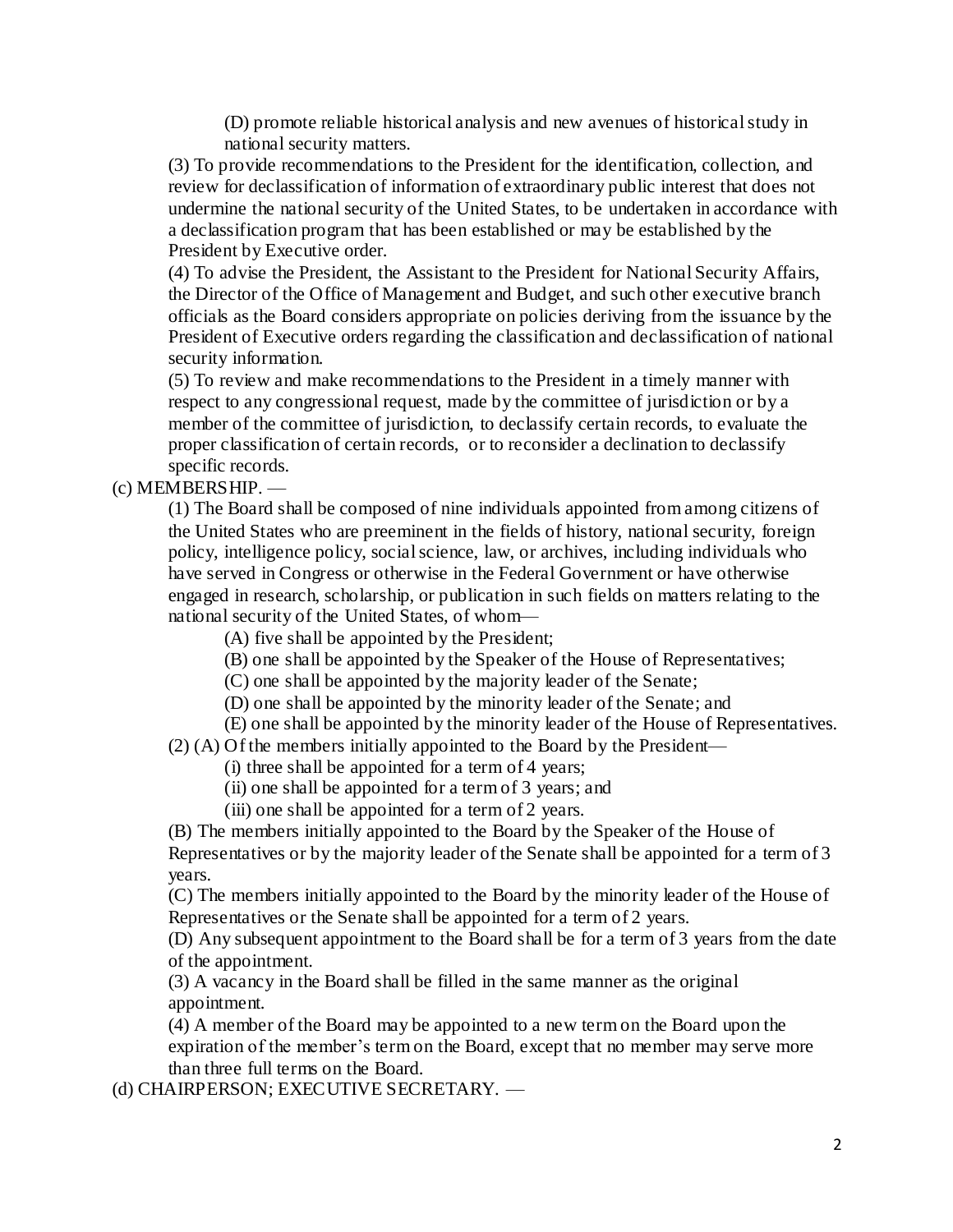(1) (A) The President shall designate one of the members of the Board as the chairperson of the Board.

(B) The term of service as Chairperson of the Board shall be 2 years.

(C) A member serving as Chairperson of the Board may be redesignated as Chairperson of the Board upon the expiration of the member's term as Chairperson of the Board, except that no member shall serve as Chairperson of the Board for more than 6 years. (2) The Director of the Information Security Oversight Office shall serve as the Executive Secretary of the Board.

(e) MEETINGS. — The Board shall meet as needed to accomplish its mission, consistent with the availability of funds. A majority of the members of the Board shall constitute a quorum. (f ) STAFF. — Any employee of the Federal Government may be detailed to the Board, with the agreement of and without reimbursement to the detailing agency, and such detail shall be without interruption or loss of civil, military, or foreign service status or privilege.  $(g)$  SECURITY. —

(1) The members and staff of the Board shall, as a condition of appointment to or employment with the Board, hold appropriate security clearances for access to the classified records and materials to be reviewed by the Board or its staff, and shall follow the guidance and practices on security under applicable Executive orders and Presidential or agency directives.

(2) The head of an agency shall, as a condition of granting access to a member of the Board, the Executive Secretary of the Board, or a member of the staff of the Board to classified records or materials of the agency under this title, require the member, the Executive Secretary, or the member of the staff, as the case may be, to—

(A) execute an agreement regarding the security of such records or materials that is approved by the head of the agency; and

(B) hold an appropriate security clearance granted or recognized under the standard procedures and eligibility criteria of the agency, including any special access approval required for access to such records or materials.

(3) The members of the Board, the Executive Secretary of the Board, and the members of the staff of the Board may not use any information acquired in the course of their official activities on the Board for nonofficial purposes.

(4) For purposes of any law or regulation governing access to classified information that pertains to the national security of the United States, and subject to any limitations on access arising under section 706(b), and to facilitate the advisory functions of the Board under this title, a member of the Board seeking access to a record or material under this title shall be deemed for purposes of this subsection to have a need to know the contents of the record or material.

(h) COMPENSATION. —

(1) Each member of the Board shall receive compensation at a rate not to exceed the daily equivalent of the annual rate of basic pay payable for positions at ES–1 of the Senior Executive Service under section 5382 of title 5, United States Code, for each day such member is engaged in the actual performance of duties of the Board.

(2) Members of the Board shall be allowed travel expenses, including per diem in lieu of subsistence at rates authorized for employees of agencies under subchapter I of chapter 57 of title 5, United States Code, while away from their homes or regular places of business in the performance of the duties of the Board.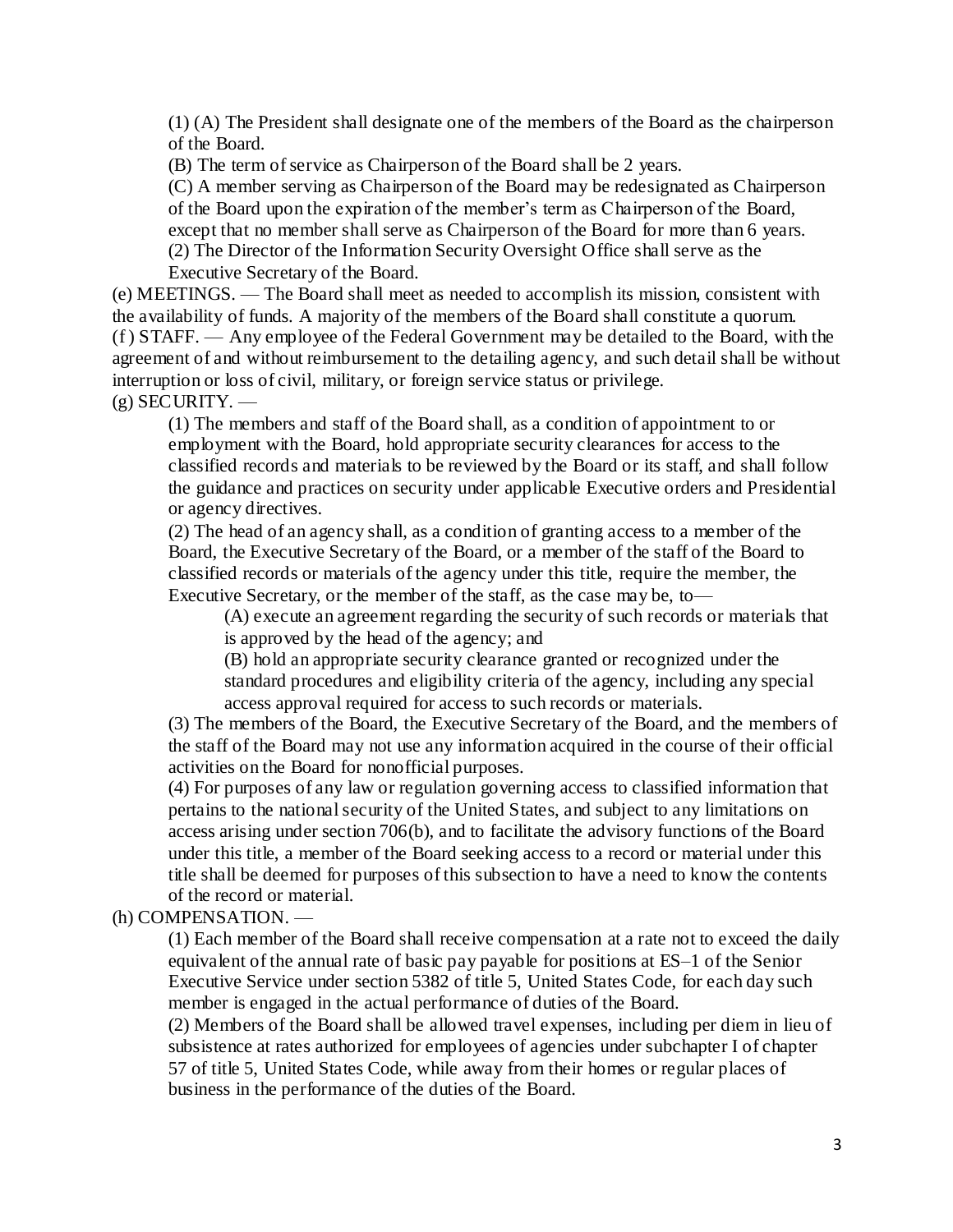#### (i) GUIDANCE; ANNUAL BUDGET. —

(1) On behalf of the President, the Assistant to the President for National Security Affairs shall provide guidance on policy to the Board.

(2) The Executive Secretary of the Board, under the direction of the Chairperson of the Board and the Board, and acting in consultation with the Archivist of the United States, the Assistant to the President for National Security Affairs, and the Director of the Office of Management and Budget, shall prepare the annual budget of the Board.

(j) SUPPORT. — The Information Security Oversight Office may support the activities of the Board under this title. Such support shall be provided on a reimbursable basis.

(k) PUBLIC AVAILABILITY OF RECORDS AND REPORTS. —

(1) The Board shall make available for public inspection records of its proceedings and reports prepared in the course of its activities under this title to the extent such records and reports are not classified and would not be exempt from release under the provisions of section 552 of title 5, United States Code.

(2) In making records and reports available under paragraph (1), the Board shall coordinate the release of such records and reports with appropriate officials from agencies with expertise in classified information in order to ensure that such records and reports do not inadvertently contain classified information.

(l) APPLICABILITY OF CERTAIN ADMINISTRATIVE LAWS. — The provisions of the Federal Advisory Committee Act (5 U.S.C. App.) shall not apply to the activities of the Board under this title. However, the records of the Board shall be governed by the provisions of the Federal Records Act of 1950.

# SEC. 704. IDENTIFICATION, COLLECTION, AND REVIEW FOR DECLASSIFICATION OF INFORMATION OF ARCHIVAL VALUE OR EXTRAORDINARY PUBLIC INTEREST.

## (a) BRIEFINGS ON AGENCY DECLASSIFICATION PROGRAMS. —

(1) As requested by the Board, or by the Select Committee on Intelligence of the Senate or the Permanent Select Committee on Intelligence of the House of Representatives, the head of any agency with the authority under an Executive order to classify information shall provide to the Board, the Select Committee on Intelligence of the Senate, or the Permanent Select Committee on Intelligence of the House of Representatives, on an annual basis, a summary briefing and report on such agency's progress and plans in the declassification of national security information. Such briefing shall cover the declassification goals set by statute, regulation, or policy, the agency's progress with respect to such goals, and the agency's planned goals and priorities for its declassification activities over the next 2 fiscal years. Agency briefings and reports shall give particular attention to progress on the declassification of records and materials that are of archival value or extraordinary public interest to the people of the United States.  $(2)$ (A) The annual briefing and report under paragraph (1) for agencies within the Department of Defense, including the military departments and the elements of the intelligence community, shall be provided on a consolidated basis.

(B) In this paragraph, the term ''elements of the intelligence community'' means the elements of the intelligence community specified or designated under section 3(4) of the National Security Act of 1947 (50 U.S.C. 401a(4)).

(b) RECOMMENDATIONS ON AGENCY DECLASSIFICATION PROGRAMS. —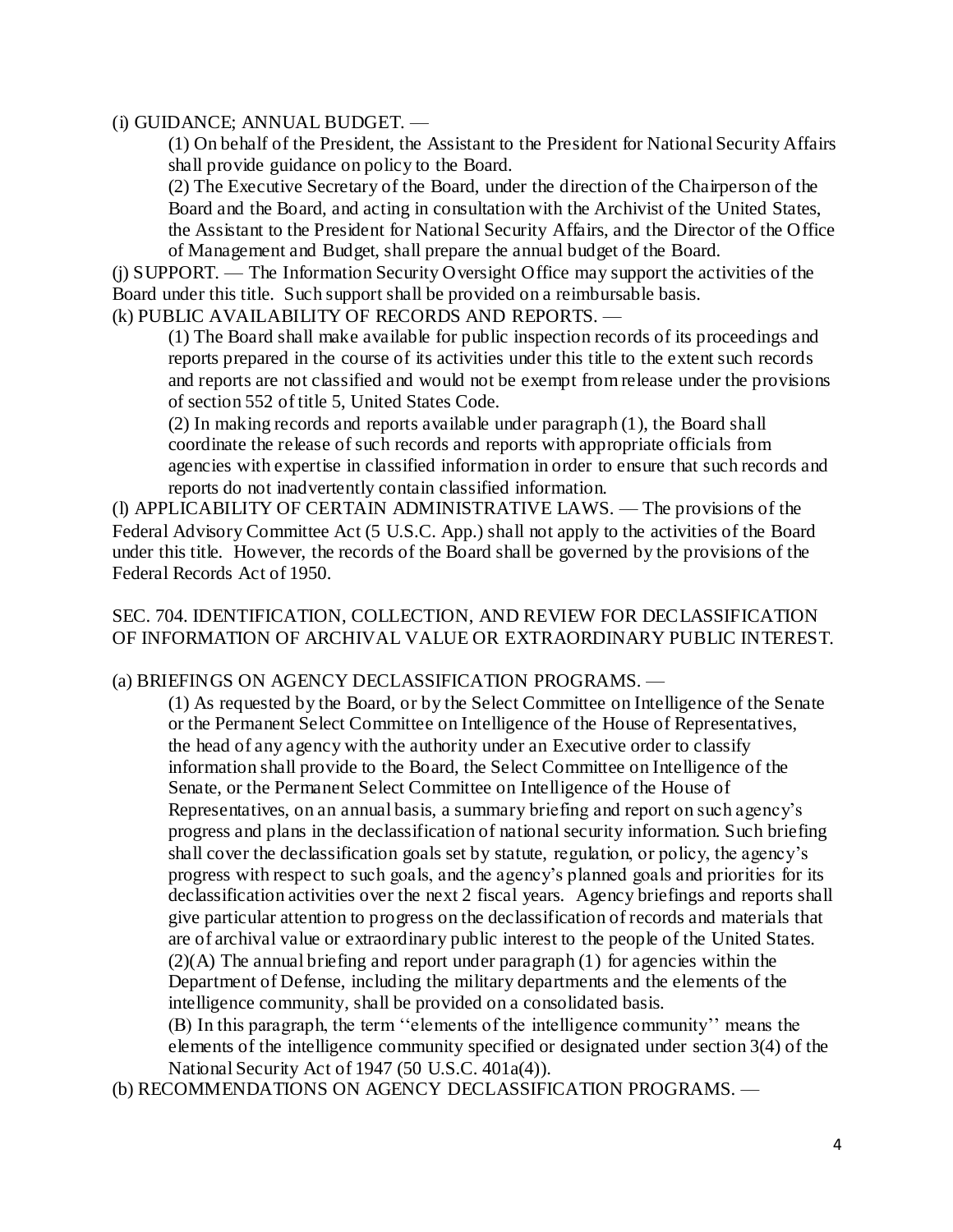(1) Upon reviewing and discussing declassification plans and progress with an agency, the Board shall provide to the head of the agency the written recommendations of the Board as to how the agency's declassification program could be improved. A copy of each recommendation shall also be submitted to the Assistant to the President for National Security Affairs and the Director of the Office of Management and Budget. (2) Consistent with the provisions of section 703(k), the Board's recommendations to the head of an agency under paragraph (1) shall become public 60 days after such recommendations are sent to the head of the agency under that paragraph.

# (c) RECOMMENDATIONS ON SPECIAL SEARCHES FOR RECORDS OF EXTRAORDINARY PUBLIC INTEREST. —

(1) The Board shall also make recommendations to the President regarding proposed initiatives to identify, collect, and review for declassification classified records and materials of extraordinary public interest.

(2) In making recommendations under paragraph (1), the Board shall consider the following:

(A) The opinions and requests of Members of Congress, including opinions and requests expressed or embodied in letters or legislative proposals, and also including specific requests for the declassification of certain records or for the reconsideration of declinations to declassify specific records.

(B) The opinions and requests of the National Security Council, the Director of National Intelligence, and the heads of other agencies.

(C) The opinions of United States citizens.

(D) The opinions of members of the Board.

(E) The impact of special searches on systematic and all other on-going

declassification programs.

(F) The costs (including budgetary costs) and the impact that complying with the recommendations would have on agency budgets, programs, and operations.

(G) The benefits of the recommendations.

(H) The impact of compliance with the recommendations on the national security of the United States.

# (d) PRESIDENT'S DECLASSIFICATION PRIORITIES. —

(1) Concurrent with the submission to Congress of the budget of the President each fiscal year under section 1105 of title 31, United States Code, the Director of the Office of Management and Budget shall publish a description of the President's declassification program and priorities, together with a listing of the funds requested to implement that program.

(2) Nothing in this title shall be construed to substitute or supersede, or establish a funding process for, any declassification program that has been established or may be established by the President by Executive order.

(e) DECLASSIFICATION REVIEWS. —

(1) IN GENERAL – If requested by the President, the Board shall review in a timely manner certain records or declinations to declassify specific records, the declassification of which has been the subject of specific congressional request described in section 703(b)(5).

(2) AUTHORITY OF THE BOARD – Upon receiving a congressional request described in section 703(b)(5), the Board may conduct the review and make the recommendations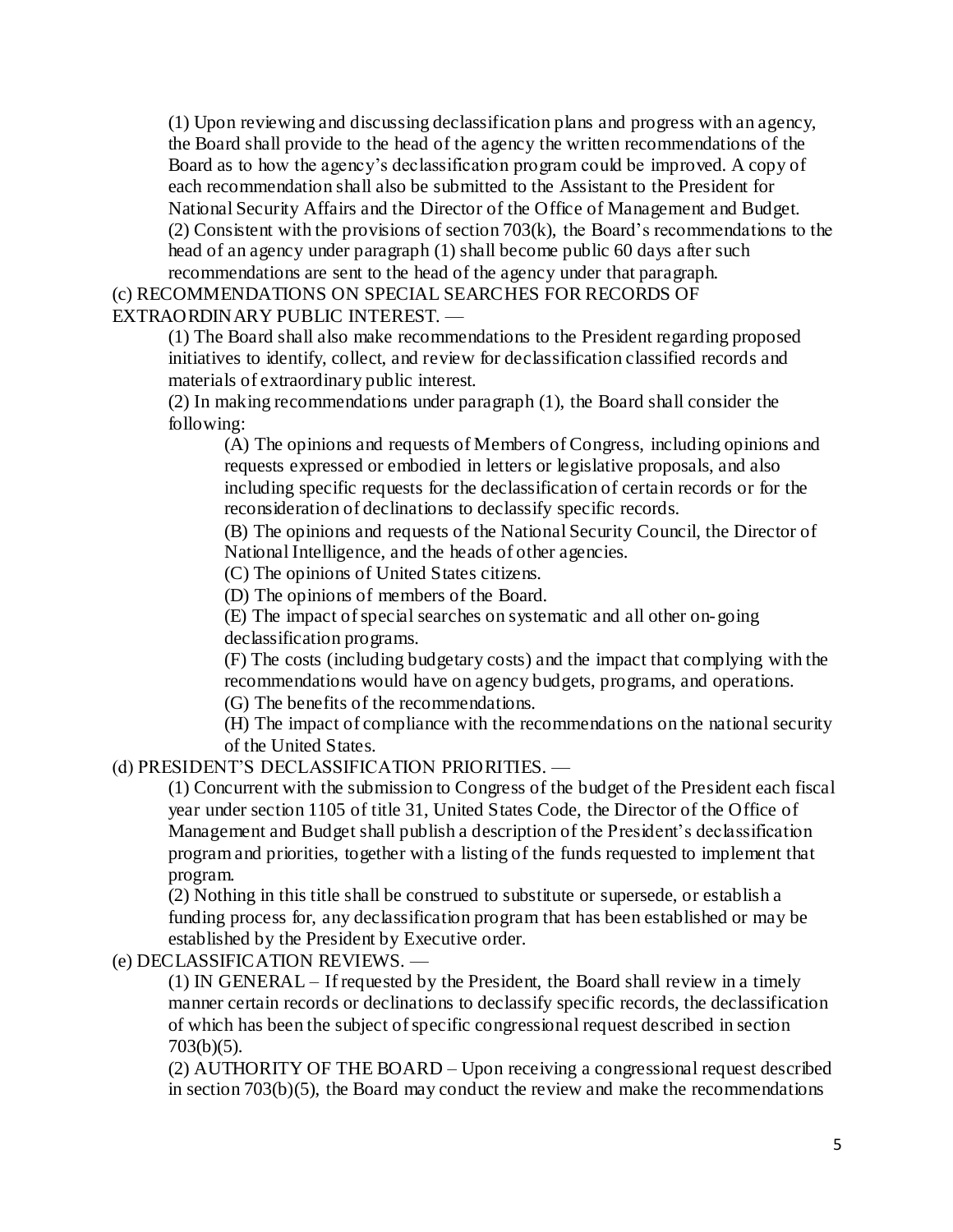described in that section, regardless of whether such a review is requested by the President.

(3) REPORTING – Any recommendations submitted to the President by the Board under section 703(b)(5), shall be submitted to the chairman and ranking minority member of the committee of Congress that made the request relating to such recommendations.

# SEC. 705. PROTECTION OF NATIONAL SECURITY INFORMATION AND OTHER INFORMATION.

(a) IN GENERAL. — Nothing in this title shall be construed to limit the authority of the head of an agency to classify information or to continue the classification of information previously classified by that agency.

(b) SPECIAL ACCESS PROGRAMS. — Nothing in this title shall be construed to limit the authority of the head of an agency to grant or deny access to a special access program. (c) AUTHORITIES OF DIRECTOR OF NATIONAL INTELLIGENCE. — Nothing in this title shall be construed to limit the authorities of the Director of National Intelligence as the head of the intelligence community, including the Director's responsibility to protect intelligence sources and methods from unauthorized disclosure as required by section  $103(c)(6)$  of the National Security Act of 1947 (50 U.S.C. 403–3(c)(6)).

(d) EXEMPTIONS TO RELEASE OF INFORMATION. — Nothing in this title shall be construed to limit any exemption or exception to the release to the public under this title of information that is protected under subsection (b) of section 552 of title 5, United States Code (commonly referred to as the ''Freedom of Information Act''), or section 552a of title 5, United States Code (commonly referred to as the ''Privacy Act'').

(e) WITHHOLDING INFORMATION FROM CONGRESS. — Nothing in this title shall be construed to authorize the withholding of information from Congress.

SEC. 706. STANDARDS AND PROCEDURES.

(a) LIAISON. —

(1) The head of each agency with the authority under an Executive order to classify information and the head of each Federal Presidential library shall designate an employee of such agency or library to act as liaison to the Board for purposes of this title.

(2) The Board may establish liaison and otherwise consult with such other historical and advisory committees as the Board considers appropriate for purposes of this title.

# (b) LIMITATIONS ON ACCESS. —

(1) (A) Except as provided in paragraph (2), if the head of an agency or the head of a Federal Presidential library determines it necessary to deny or restrict access of the Board, or of the agency or library liaison to the Board, to information contained in a record or material, in whole or in part, the head of the agency or the head of the library shall promptly notify the Board in writing of such determination.

(B) Each notice to the Board under subparagraph (A) shall include a description of the nature of the records or materials, and a justification for the determination, covered by such notice.

(2) In the case of a determination referred to in paragraph (1) with respect to a special access program created by the Secretary of Defense, the Director of National Intelligence,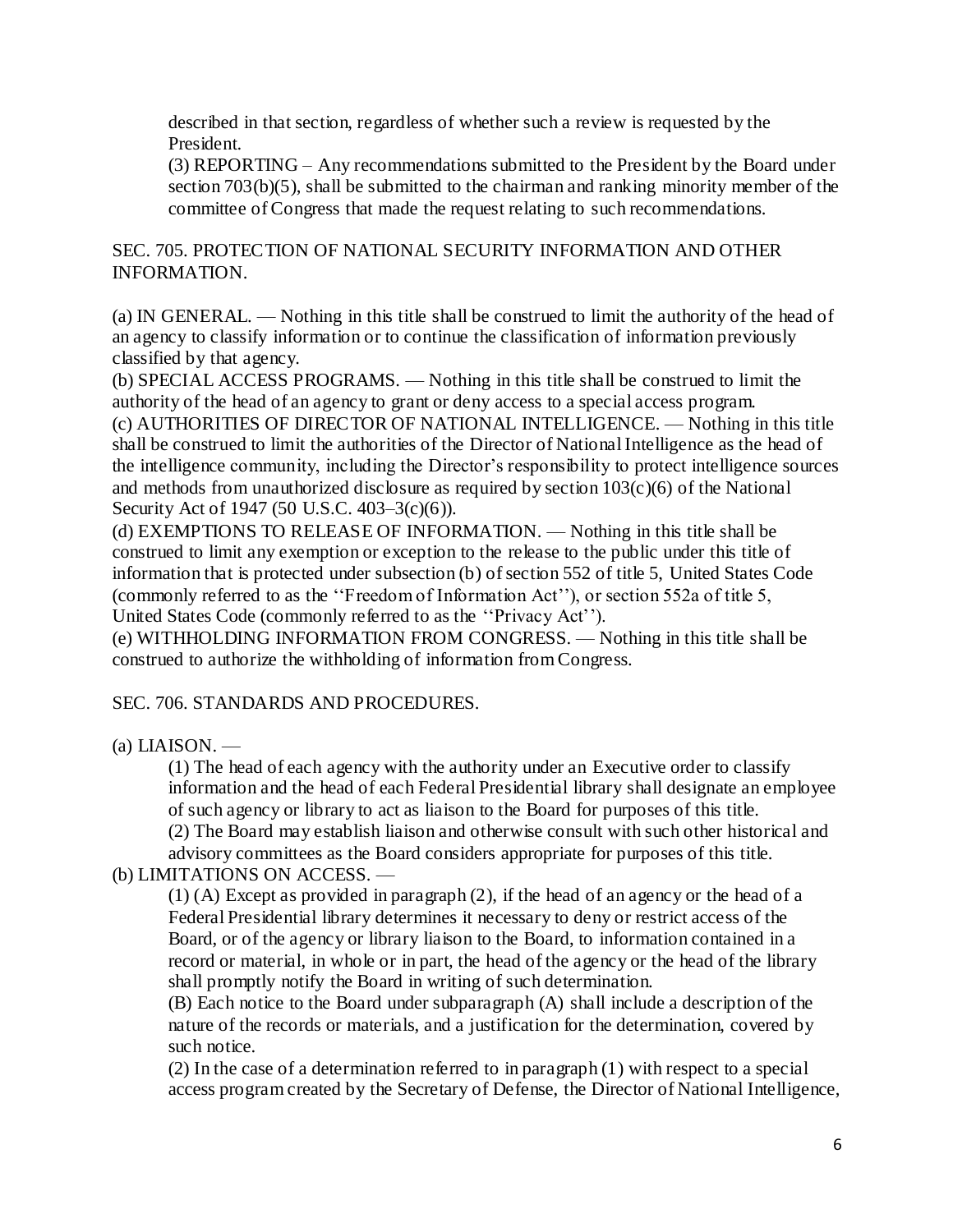or the head of any other agency, the notification of denial of access under paragraph (1), including a description of the nature of the Board's request for access, shall be submitted

to the Assistant to the President for National Security Affairs rather than to the Board. (c) DISCRETION TO DISCLOSE. — At the conclusion of a declassification review, the head of an agency may, in the discretion of the head of the agency, determine that the public's interest in the disclosure of records or materials of the agency covered by such review, and still properly classified, outweighs the Government's need to protect such records or materials, and may release such records or materials in accordance with the provisions of Executive Order No. 12958 or any successor order to such Executive order.

(d) DISCRETION TO PROTECT. — At the conclusion of a declassification review, the head of an agency may, in the discretion of the head of the agency, determine that the interest of the agency in the protection of records or materials of the agency covered by such review, and still properly classified, outweighs the public's need for access to such records or materials, and may deny release of such records or materials in accordance with the provisions of Executive Order No. 12958 or any successor order to such Executive order.

(e) REPORTS. —

(1) (A) Except as provided in paragraph (2), the Board shall annually submit to the appropriate congressional committees a report on the activities of the Board under this title, including summary information regarding any denials to the Board by the head of an agency or the head of a Federal Presidential library of access to records or materials under this title.

(B) In this paragraph, the term ''appropriate congressional committees'' means the Select Committee on Intelligence and the Committee on Governmental Affairs of the Senate and the Permanent Select Committee on Intelligence and the Committee on Government Reform of the House of Representatives.

(2) Notwithstanding paragraph (1), notice that the Board has been denied access to records and materials, and a justification for the determination in support of the denial, shall be submitted by the agency denying the access as follows:

(A) In the case of the denial of access to a special access program created by the Secretary of Defense, to the Committees on Armed Services and Appropriations of the Senate and to the Committees on Armed Services and Appropriations of the House of Representatives.

(B) In the case of the denial of access to a special access program created by the Director of National Intelligence, or by the head of any other agency (including the

Department of Defense) if the special access program pertains to intelligence activities, or of access to any information and materials relating to intelligence sources and methods, to the Select Committee on Intelligence of the Senate and the Permanent Select Committee on Intelligence of the House of Representatives. (C) In the case of the denial of access to a special access program created by the Secretary of Energy or the Administrator for Nuclear Security, to the Committees on Armed Services and Appropriations and the Select Committee on Intelligence of the Senate and to the Committees on Armed Services and Appropriations and the Permanent Select Committee on Intelligence of the House of Representatives.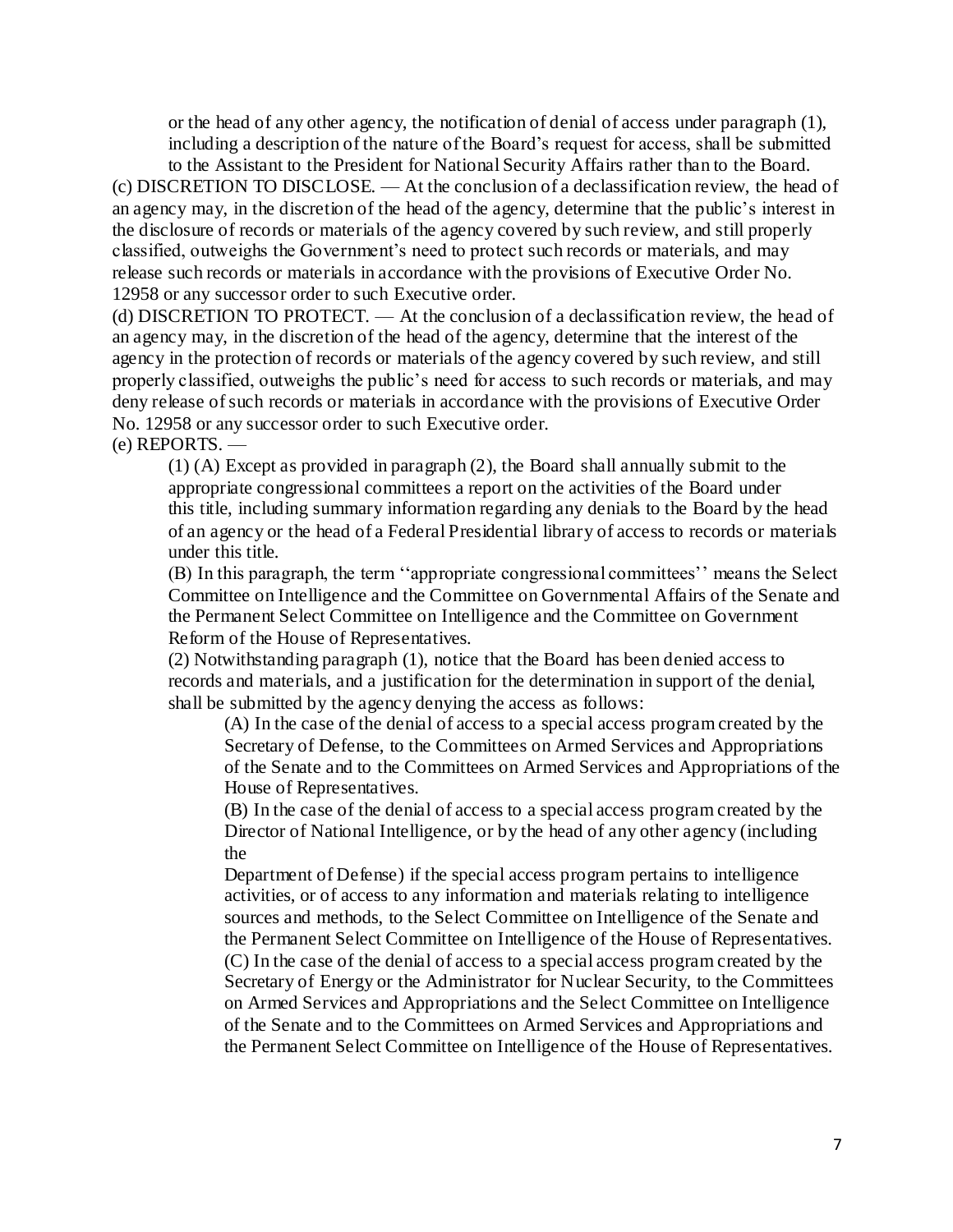(f) NOTIFICATION OF REVIEW. — In response to a specific congressional request for declassification review described in section 703(b)(5), the Board shall advise the originators of the request in a timely manner whether the Board intends to conduct such review.

SEC. 707. JUDICIAL REVIEW.

Nothing in this title limits the protection afforded to any information under any other provision of law. This title is not intended and may not be construed to create any right or benefit, substantive or procedural, enforceable against the United States, its agencies, its officers, or its employees. This title does not modify in any way the substantive criteria or procedures for the classification of information, nor does this title create any right or benefit subject to judicial review.

SEC. 708. FUNDING.

(a) AUTHORIZATION OF APPROPRIATIONS. — There is hereby authorized to be appropriated to carry out the provisions of this title amounts as follows:

(1) For fiscal year 2001, \$650,000.

(2) For each fiscal year after fiscal year 2001, such sums as may be necessary for such fiscal year.

(b) FUNDING REQUESTS. — The President shall include in the budget submitted to Congress for each fiscal year under section 1105 of title 31, United States Code, a request for amounts for the activities of the Board under this title during such fiscal year.

SEC. 709. DEFINITIONS.

In this title:

 $(1)$  AGENCY.—

(A) Except as provided in subparagraph (B), the term ''agency'' means the following: (i) An Executive agency, as that term is defined in section 105 of title 5, United States Code.

(ii) A military department, as that term is defined in section 102 of such title.

(iii) Any other entity in the executive branch that comes into the possession of classified information.

(B) The term does not include the Board.

(2) CLASSIFIED MATERIAL OR RECORD.— The terms ''classified material'' and ''classified record'' include any correspondence, memorandum, book, plan, map, drawing, diagram, pictorial or graphic work, photograph, film, microfilm, sound recording, videotape, machine readable records, and other documentary material, regardless of physical form or characteristics, that has been determined pursuant to Executive order to require protection against unauthorized disclosure in the interests of the national security of the United States. (3) DECLASSIFICATION.—The term ''declassification'' means the process by which records or materials that have been classified are determined no longer to require protection from unauthorized disclosure to protect the national security of the United States.